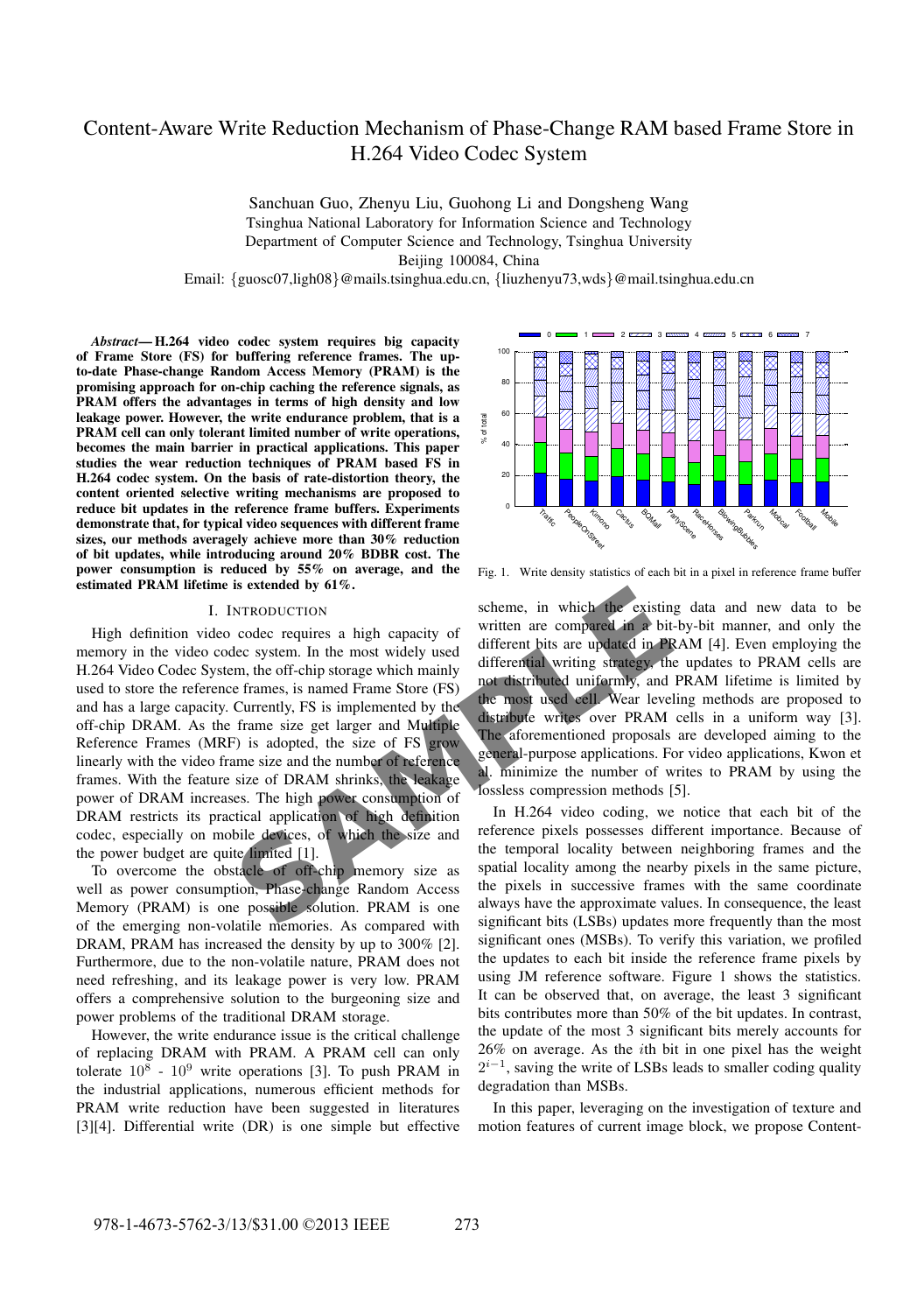

Fig. 2. System architecture using PRAM as the external FS memory (WB: write buffer; DR: bit-level differential writing; WL: wear-leveling; CA-SW: content-aware selective writing)

Aware Selective Writing mechanism to reduce the number of write operation to reference frame buffers. The proposed algorithm was embedded in the JM reference software to demonstrate its performance. It was verified that averagely more than 30% write operations to FS can be saved at the cost of the averaged 20% bit-rate increase. The power consumption is reduced by 55% on average, and the estimated PRAM lifetime is extended by 61%. Moreover, our lossy methods are orthogonal to the previously proposed lossless mechanisms.

#### II. CONTENT-AWARE SELECTIVE WRITING MECHANISM

In this research, we assume a H.264 coding chip with the PRAM based external FS memory, as shown by Fig. 2. The reference frame loop buffer is implemented by the PRAM. It is further assumed that bit-level differential writing and bit-level wear-leveling have been both used in the PRAM.

Our wear reduction design employs the Content-Aware Selective Writing to the reference frames in FS. Different from the original H.264 codec system, in our design, the pixels in the reconstructed frames are analyzed in terms of their importance, texture and motion features, and then adaptively written to the PRAM in bit-wise grain. It should be noticed that, to avoid the drifting, the encoder and decoder must adopt the same reference frame updating mechanism. The proposed methods contribute to the external memory traffic in both encoder and decoder sides. Of course, our selective writing leads to the addition noise in the reference signals, and consequently degrades the coding quality.

The principle of our method relies on dynamically omitting the update to one or more lowest bits in reference pixels, on the basis of the estimation of prediction residues. From the analysis of literature [6], the bit-wise write saving to the reference pixel can be by an additional white-noise source to the prediction residues. Let capital letter  $S(u, v)$  represent the disctrete 2-D DCT transform coefficients of one  $4 \times 4$ block prediction residues. Let  $\Delta_{ee}$  denote the power spectral density of noise. With rate-distortion theory [7], when  $S(u, v)$ is identified as memoryless signal, the distortion  $D$  and the corresponding rate  $R_D$  have the relations described by

$$
\begin{cases}\nD = \min(\Theta, S_{ee}(u, v) + \Delta_{ee}) \\
R_D = \max(0, \frac{1}{2} \log_2 \frac{S_{ee}(u, v) + \Delta_{ee}}{\Theta})\n\end{cases}
$$
\n(1)

where,  $S_{ee}(u, v)$  is the power spectral density of  $S(u, v)$ ,  $\Theta$ can be approximated as the quantization noise.  $\Theta$  is linearly with the square of quantization interval  $(Q)$ , i.e.,

$$
\Theta = \frac{Q^2}{12}.\tag{2}
$$

From (1), if it is assumed that  $S_{ee}(u, v) \gg \Delta_{ee}$ , with Taylor series, the augment of rate cost  $(dR_D)$  can be approximated as

$$
dR_D = \frac{\Delta_{ee}}{S_{ee}(u, v)}.\t\t(3)
$$

Therefore, the adverse effect to the rate of reference pixel noise diminishes with the increase of DCT coefficients energy. From literature [6], the noise coming from saving the lowest l-bit in reference frames can be modeled as

$$
\Delta_{ee} = \frac{\left(2^l\right)^2}{\gamma} \tag{4}
$$

If the increased rate cost  $dR_D$  is desired to be equal to  $\beta R$ , from (1), (2), (3) and (4), we can deduce the value of  $l$  as

$$
l = \frac{1}{2}\log_2\left(\beta \cdot \gamma \cdot S_{ee}\log_2\frac{12 \cdot S_{ee}}{Q^2}\right)
$$
 (5)

In our work, one important topic comes from the prediction of  $S_{ee}(u, v)$ .  $S_{ee}(u, v)$  present the DCT coefficients using the current decoded image pixels as the predictions. In the stage of storing the current pixels in the PRAM, we can not derive the value of  $S_{ee}(u, v)$ . However, it is feasible to predict  $S_{ee}(u, v)$ via the investigation of the texture and the motion feature of current image block. Let  $e(i, j)$   $(i \in [0, 3], j \in [0, 3])$  denote the prediction residues. According to Parseval's theorem, we have

$$
\sum_{u=0}^{3} \sum_{v=0}^{3} S_{ee}(u, v) = \sum_{i=0}^{3} \sum_{j=0}^{3} e(i, j)^2.
$$
 (6)

It is reasonable to expect the large value of  $S_{ee}(u, v)$  with the increase of prediction residue power.

As mention in [8], we can derive the estimation of prediction residue power from the edge and motion characters. In this analysis, the impact of the edge intensity of the source image on the prediction errors is investigated in the spatial domain. In order to simplify the mathematical description, the analysis is first restricted to one-dimensional (1-D) spatial signals, as shown in Fig. 3, and the quantization noise is temporarily ignored.  $s_t(x)$  and  $s_{t-1}(x)$  denote the spatial-continuous signals at time instance t and  $t - 1$ .  $s_t(x)$  is a displaced version of  $s_{t-1}(x)$  and the distance is  $d_x$ , which can be expressed as  $s_t(x) = s_{t-1}(x - d_x)$ . These continuous image signals are sampled by the sensor array before digital processing. The spatial sampling interval is denoted as  $u_x$ . The displacement estimation error is  $\Delta_x = d_x$  – round $(d_x/u_x) \cdot u_x$ .

From Fig. 3, the prediction error  $e(i \cdot u_x)$  of pixel i can be approximated as

$$
e(i \cdot u_x) \approx \Delta_x \cdot s'_t(i \cdot u_x) \tag{7}
$$

where,  $s'_t(i \cdot u_x)$  is the edge gradient of  $s_t(x)$  at the *i*th camera sensor and the displacement estimation error  $\Delta_x$  is a random variable with zero mean and  $\Delta_x \in [-u_x/2, u_x/2]$ .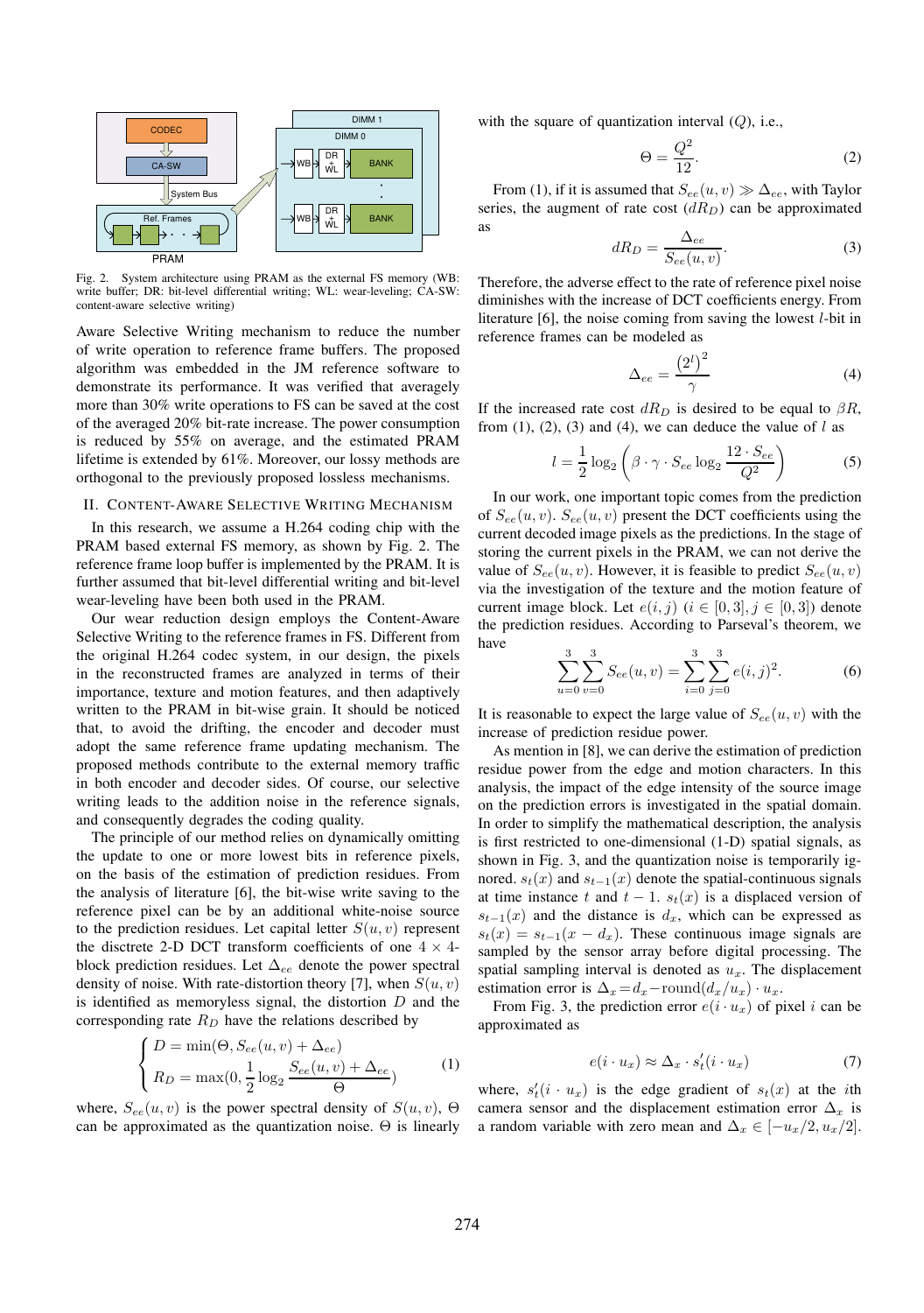

Fig. 3. Analysis of 1-D prediction error caused by edge gradient and displacement estimation error

From (7), we can see that the power of prediction residue is mainly determined by two factors. That is, when one image block possesses complex textures and motions, it has high probability to get the large values of DCT coefficients.

Based on the above analysis, we propose the following Content-Aware Selective Writing algorithm. The image content is estimated in  $4 \times 4$ -blocks. We first calculate the edge vectors within the  $4 \times 4$ -block by using  $2 \times 2$  edge detection operator as follows.

$$
\begin{cases}\ngx_{i,j} = p_{i+1,j} + p_{i+1,j+1} - p_{i,j} - p_{i,j+1} \\
gy_{i,j} = p_{i,j+1} + p_{i+1,j+1} - p_{i,j} - p_{i+1,j}\n\end{cases} \tag{8}
$$

where  $p_{i,j}$   $(i \in [0,3], j \in [0,3])$  denotes the picture pixel value, and  $gx_{i,j}$  and  $gy_{i,j}$  represent the edge gradient in horizontal and vertical directions.

Let  $mv_x$  and  $mv_y$  denote the motion vector of the current  $4 \times 4$ -block. The approximate value of  $S_{ee}(u, v)$ , i.e.,  $\widetilde{S}_{ee}$ , is written as

$$
\widetilde{S}_{ee} = \frac{1}{16} \sum_{i=0}^{3} \sum_{j=0}^{3} \left( gx_{i,j}^2 \left[ \frac{\text{mod}(\frac{mv_x}{4})}{4} \right]^2 + \frac{gy_{i,j}^2 \left[ \frac{\text{mod}(\frac{mv_y}{4})}{4} \right]^2}{4} \right)
$$
\n(9)

Then we can use (5) to calculate l. In (5), we let  $a = \beta \cdot \gamma$  as an experimental parameter. The lowest  $l$ -bits of pixel values in the  $4 \times 4$ -block is not written to FS.

## III. EXPERIMENT

In our experiments, we integrated our proposals into JM17.0 reference software and the original algorithm is used as the anchor. The simulation conditions were defined according to the recommendations in [9]. We used 12 typical video sequences with various frame sizes, and each sequence with 100 frames and quantization parameter values of 22, 27, 32, and 37 were tested. IPPP GOP and a single slice per picture were used for all sequences. The number of reference frames is set as 5, and Fast Motion Estimation (FME) is enabled for encoding speed. In the evaluations of the coding quality of proposed algorithms, BDBR (Bjonteggard Delta BitRate) and BDPSNR (Bjonteggard Delta PSNR) [10], which are respectively the average difference of bit-rate and PSNR between two methods, were applied to produce the quantitative analysis. For the experimental parameter  $a$  in (5), we have two sets of experiments with  $a = 1$  and  $a = 2$ , to see the effect of different values of parameter a.



Fig. 4. Power consumption comparison of DRAM FS, PRAM FS and PRAM FS with Content-Aware Selective Writing mechanism. Normalized to DRAM FS. (QP=22; 100 frames; In CA-SW the parameter  $a = 1$ )



Fig. 5. Lifetime comparison of PRAM FS baseline and PRAM FS with Content-Aware Selective Writing mechanism, under the parameter  $a = 1$  and  $a = 2$ . Normalized to PRAM FS baseline.

Table I illustrates the coding efficiency as well as the write reduction performance of our mechanism with  $a = 1$  and  $a = 2$ . On average, when  $a = 1$ , the bit updates are reduced by 33.8% over the baseline system, which shows the mechanism is very effective in reducing writes to PRAM FS. The overhead is that the bit rate has a increase of 17.4%. For  $a = 2$ configuration, the bit updates can be reduced by 35.5%, while the bit rate increase is 20.6% over the baseline. So we can see that with the increase of a by 1, BDPSNR has dropped by 0.1dB, and BDBR has increased by about 3% of the baseline. Also, 1.7% more write reduction is achieved.

To evaluate the power consumption of the PRAM FS design as well as our CA-SW algorithm, we calculated the power consumption of FS in three configurations, i.e. baseline DRAM FS, PRAM FS without write saving algorithm and PRAM FS with our CA-SW algorithm. The power parameters are obtained from CACTI for DRAM[11] and its revised version for PRAM[12]. In the coding procedure,  $QP$  is set equal to 22, and the parameter a is set to 1 in PRAM+CASW configuration. The power consumption statistics including both static and dynamic power are shown in Fig. 4. By replacing DRAM FS with PRAM, the total power consumption is reduced by 40% on average. Due to the non-volatile nature of PRAM, refreshing is not need, so the static power is much lower than